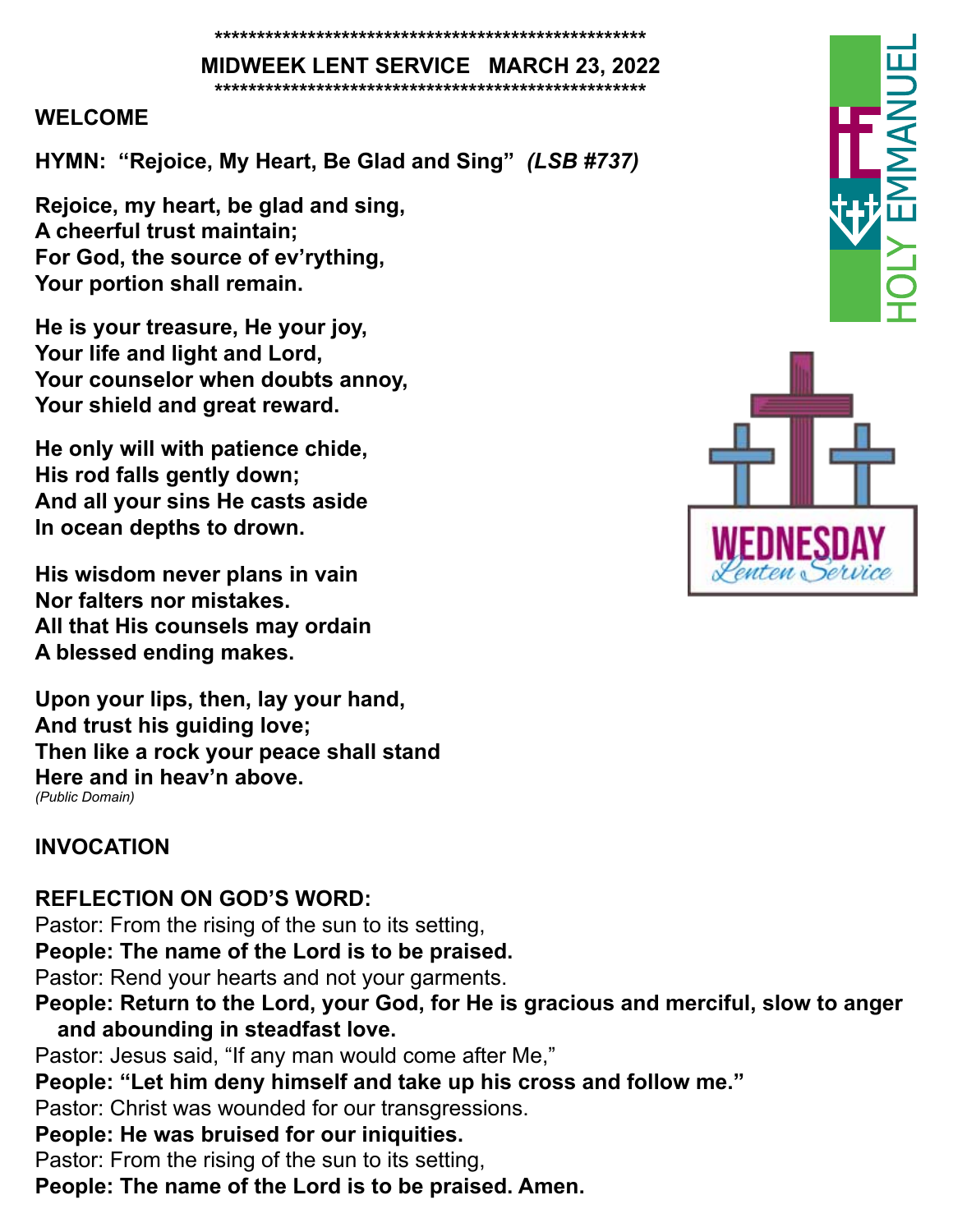#### **CONFESSION OF SIN:** *(Spoken together)*

**O Lord, our God, we acknowledge Your great goodness toward us and praise You for the mercy and grace that our eyes have seen, our ears have heard, and our hearts have known. We sincerely repent of the sins of this day, and of those in the past. Pardon our offenses, correct and reform what is lacking in us, and help us grow in grace and in the knowledge of our Lord and Savior, Jesus Christ. Amen.** 

#### **ASSURANCE OF GRACE:**

Pastor: In the forgiveness won for us by our Savior,

**People: We have been washed clean of our sin and are now called sons of the living God.** Pastor: You are a hiding place for me O Lord,

**People: You preserve me from trouble. You surround me with shouts of deliverance, to the glory and honor of Your holy name.** 

#### **THE PASSION HISTORY READING**

**HYMN: "Jesus Sinners Doth Receive"** *(LSB #609)*

**Jesus sinners doth receive; Oh, may all this saying ponder Who in sin's delusions live And from God and heaven wander! Here is hope for all who grieve: Jesus sinners doth receive.**

**We deserve but grief and shame, Yet His words, rich grace revealing, Pardon, peace, and life proclaim; Here our ills have perfect healing. Firmly in these words believe: Jesus sinners doth receive.** 

**I, a sinner, come to Thee With a penitent confession. Savior, mercy show to me; Grant for all my sins remission. Let these words my soul relieve: Jesus sinners doth receive.** 

**Now my conscience is at peace: From the Law I stand acquitted. Christ hath purchased my release And my ev'ry sin remitted. Naught remains my soul to grieve: Jesus sinners doth receive.** *(Public Domain)*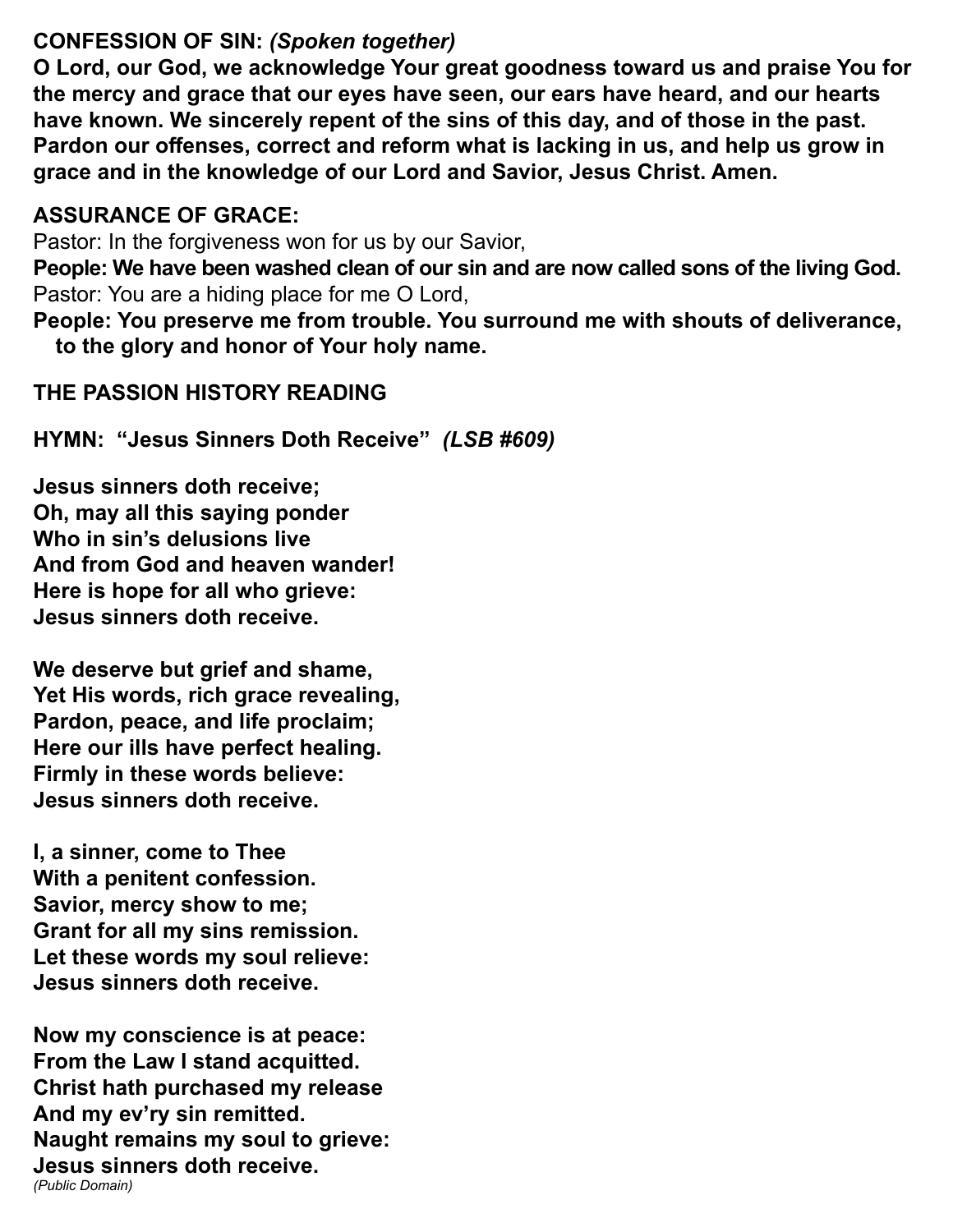**SERMON: Luke 22:54-62 "The Courtyard: A Place of Renewal" or "What's in a Look?"**

#### **OFFERING**

**KYRIE:** Pastor: Lord, **People: Have mercy upon us.** Pastor: Christ, **People: Have mercy upon us.**  Pastor: Lord, **People: Have mercy upon us and grant us Your peace.** 

#### **PRAYERS**

#### **THE LORD'S PRAYER**

**People: Our Father who art in heaven, Hallowed be Thy name; Thy kingdom come; Thy will be done on earth as it is in heaven; Give us this day our daily bread; And forgive us our trespasses, as we forgive those who trespass against us; And lead us not into temptation; But deliver us from evil; For thine is the kingdom and the power and the glory forever and ever. Amen.** 

#### **BLESSING**

**HYMN: "How Can I Thank You, Lord"** *(LSB #703)*

**How can I thank You, Lord, For all your lovingkindness, That You have patiently Borne with me in my blindness! When dead in many sins And trespasses I lay, I kindled, holy God, Your anger ev'ry day.**

**Lord, You have raised me up To joy and exultation And clearly shown the way That leads me to salvation. My sins are washed away; For this I thank You, Lord. Now with my heart and soul All evil I abhor.**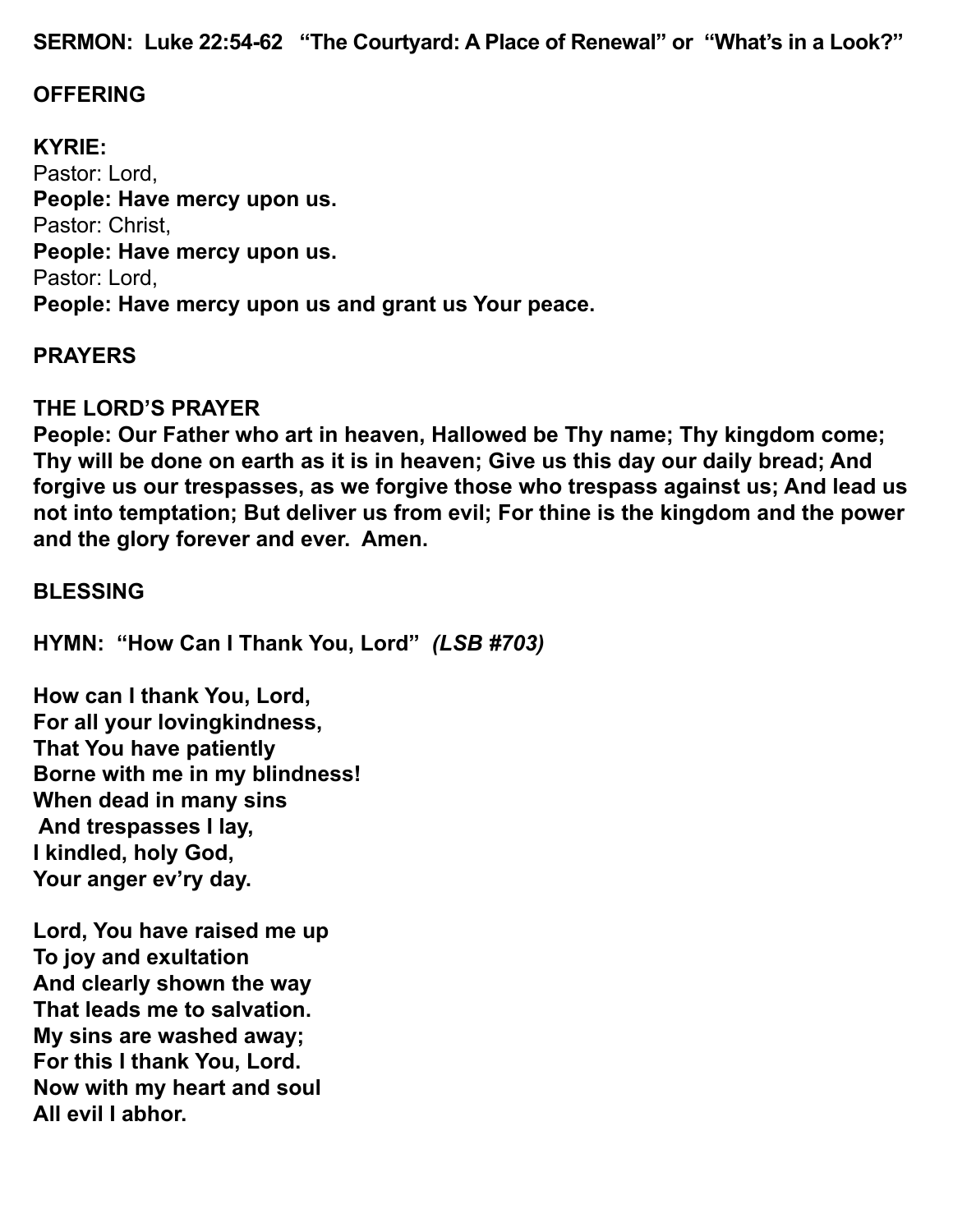**Grant that Your Spirit's help To me be always given Lest I should fall again And lose the way to heaven. Grant that He give me strength In my infirmity; May He renew my heart To serve You willingly.** *(Public Domain)*

## **Scripture References March 23, 2022**

#### **Luke 22:54-62**

<sup>54</sup> Then seizing him, they led him away and took him into the house of the high priest. Peter followed at a distance. <sup>55</sup> But when they had kindled a fire in the middle of the courtyard and had sat down together, Peter sat down with them. <sup>56</sup> A servant girl saw him seated there in the firelight. She looked closely at him and said, "This man was with him." <sup>57</sup> But he denied it. "Woman, I don't know him," he said. <sup>58</sup> A little later someone else saw him and said, "You also are one of them." "Man, I am not!" Peter replied. <sup>59</sup> About an hour later another asserted, "Certainly this fellow was with him, for he is a Galilean." <sup>60</sup> Peter replied, "Man, I don't know what you're talking about!" Just as he was speaking, the rooster crowed. 61 The Lord turned and looked straight at Peter. Then Peter remembered the word the Lord had spoken to him: "Before the rooster crows today, you will disown me three times."  $62$  And he went outside and wept bitterly.

#### **Luke 22:61**

<sup>61</sup> The Lord turned and looked straight at Peter.

#### **1 Samuel 16:7**

7 ...The LORD does not look at the things man looks at. Man looks at the outward appearance, but the LORD looks at the heart."

#### **Revelation 6:16,17**

 $16...$  Fall on us and hide us from the face of him who sits on the throne and from the wrath of the Lamb! <sup>17</sup> For the great day of their wrath has come, and who can stand?"

#### **James 2:10**

 $10...$  whoever keeps the whole law and yet stumbles at just one point is guilty of breaking all of it.

#### **John 21:17**

<sup>17</sup> The third time he said to him, "Simon son of John, do you love me?" Peter was hurt because Jesus asked him the third time, "Do you love me?" He said, "Lord, you know all things; you know that I love you."

Jesus said, "Feed my sheep.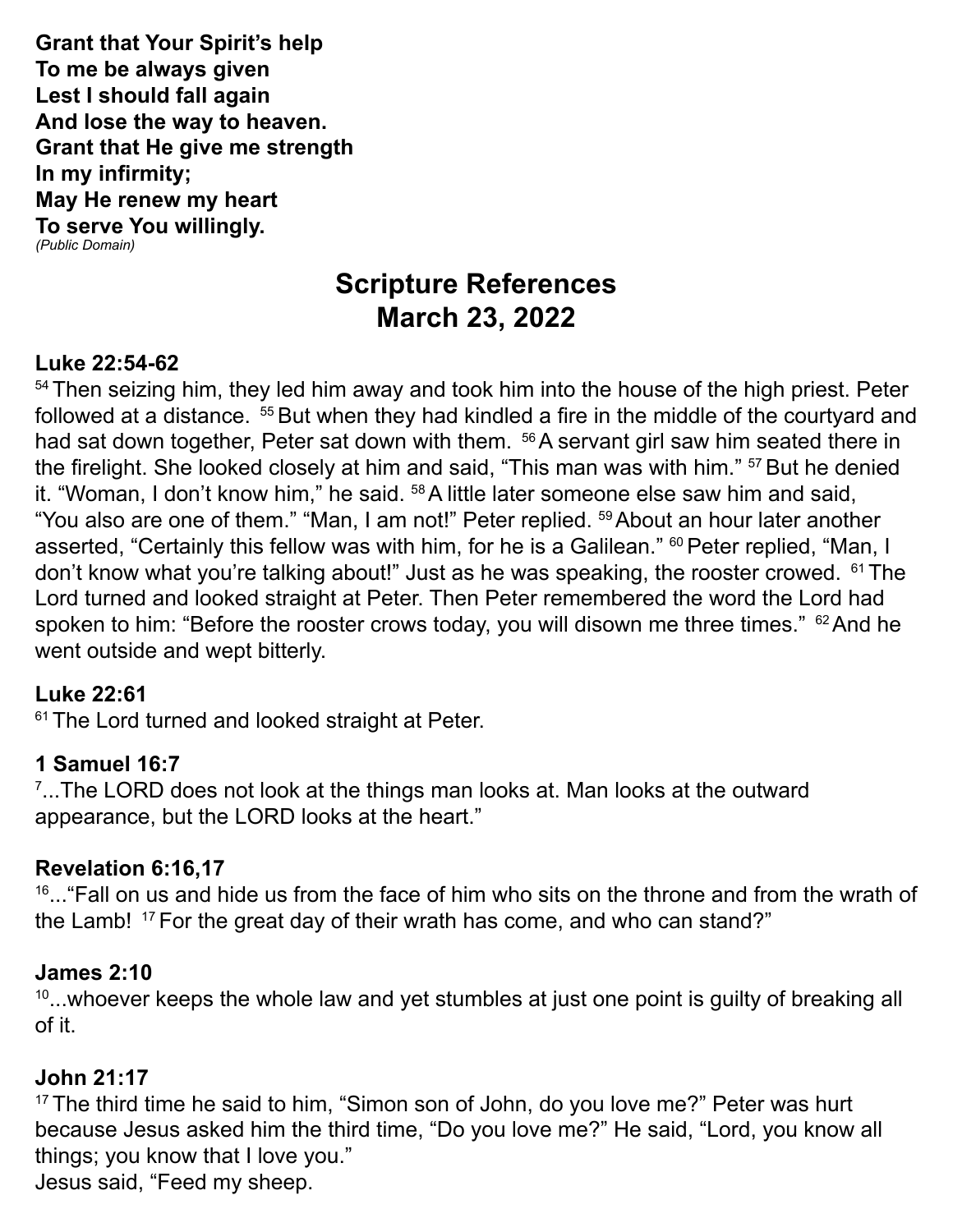#### **WEDNESDAY LENT III** MARCH 23, 2022 **Luke 22:54-62**

#### **"The Courtyard: A Place of Renewal" or "What's in a Look?"\_\_**

*54 Then seizing him, they led him away and took him into the house of the high priest. Peter followed at a distance. 55 But when they had kindled a fire in the middle of the courtyard and had sat down together, Peter sat down with them. 56 A servant girl saw him seated there in the firelight. She looked closely at him and said, "This man was with him." 57 But he denied it. "Woman, I don't know him," he said. 58 A little later someone else saw him and said, "You also are one of them." "Man, I am not!" Peter replied. 59 About an hour later another asserted, "Certainly this fellow was with him, for he is a Galilean." <sup>60</sup>Peter replied, "Man, I don't know what you're talking about!" Just as he was speaking, the rooster crowed. 61 The Lord turned and looked straight at Peter. Then Peter remembered the word the Lord had spoken to him: "Before the rooster crows today, you will disown me three times." 62 And he went outside and wept bitterly.*

- 1. What does Jesus look at as God?
- 2. Why is it scary to realize Jesus knows everything about us?
- 3. What would happen if Jesus didn't know about all our sin?
- 4. How is it comforting that Jesus knows all our sin?
- 5. How was Jesus' look at Peter one of condemnation?
- 6. Why was Jesus' look at Peter also one of grace?
- 7. What does Jesus' look always end up being for us when we put our trust in him as the Savior?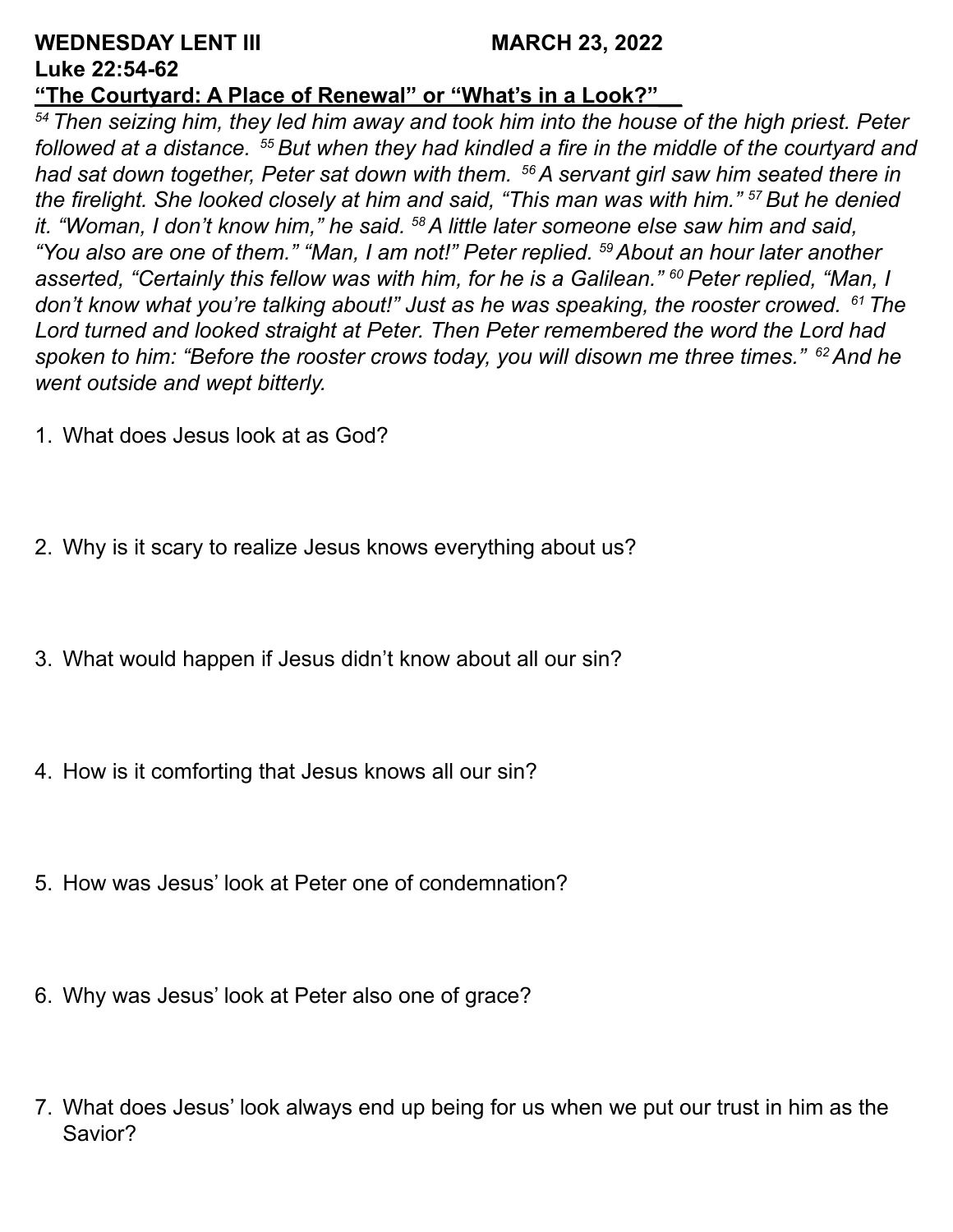

# Ukraine Assistance through the LCMS

Please take time to read this Reporter article regarding the help that is needed for Ukraine. It outlines the partnerships with churches overseas and the need for prayer.

If you would like to support by means of a financial gift, here are some alternatives:

- Text LCMSUKRAINE to 41-444
- Give online via LCMS Mission Advancement
- Call the LCMS at 888-930-4438
- Give online via Mission Central
- Call Mission Central (Mapleton, Iowa) at 712-882-1029

• By mail, make your check out to "The LCMS," and write "Ukraine Relief" in the memo line. Mail to: The Lutheran Church—Missouri Synod, P.O. Box 66861, St. Louis, MO 63166-6861



VEAP has experienced an unprecedented level of support in ensuring we have basic food staples in our pantry, but there are many items we cannot easily procure. Note that financial contributions allow us to respond the most flexibly to changing needs. Every \$30 donated allows us to feed an individual for an entire month.

Please consider donating Personal care items. Shampoo, toothpaste, soap, shaving cream, toiletries.

A donation bin is in the Narthex to place your donations. Items collected will be brought to VEAP March 31st.

Thank You Gayle Cedergren Holy Emmanuel VEAP Represenative



Starting on Ash Wednesday we are asking all members to spend 15 minutes of prayer each day, praying for our church. A general list of prayer needs will be provided.

*Prayers of The Righteous: The effectual fervent prayer of a righteous man availeth much. James 5:16.*

Let's seek God's face together.

Thank you, The Prayer Team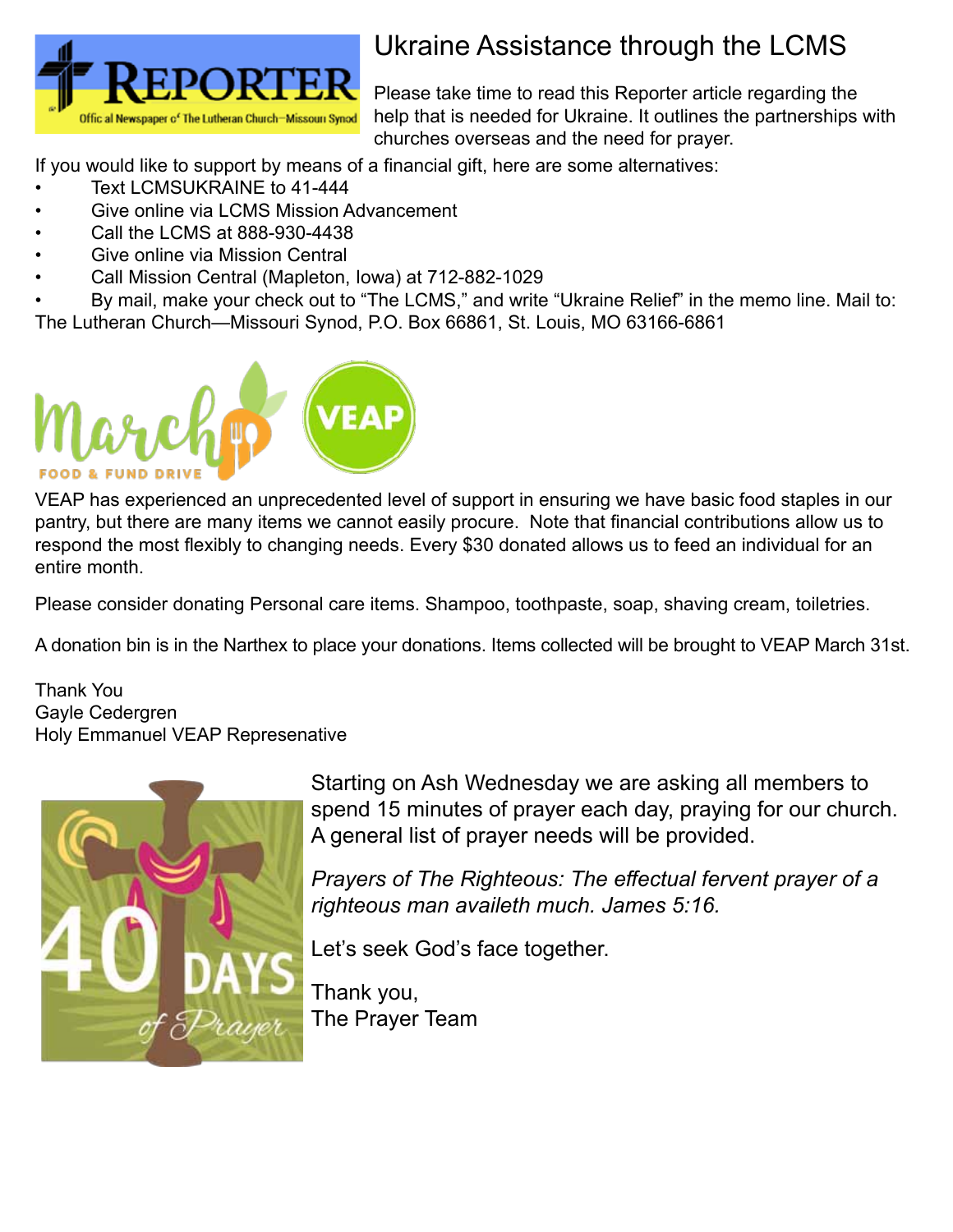#### **SHOE AWAY HUNGER DRIVE** ֧֧֧֧֧֧֧֧֚֚֚֚֚֚֚֚֚֚֚֚֚֚֚֚֚֚֚֚֚֚֚֚֚֚֚֬֡֓֡֘֡֡֬֓֡֓֓֓֓

\_\_\_\_Tulips (Yellow) \$8.50

\_\_\_\_Mum (Lavender) \$9.00

Please make checks payable to Holy Emmanuel. If you have any questions, check with Cindy Marko. Thank you!

**ENDS** 

**MARCH 31st**

Shoe Away Hunger is a partnering program where footwear is turned around to provide an eco-friendly means of support for those in need. \_\_\_\_Mum (White) \$9.00

4 years ago, Holy Emmanuel and Open Arms collected shoes to help those in **the solut of the solut need. The Drive was very successful, and we will do a second drive starting**  in February through March 31st. Please bring new or gently-used footware **week as a final to the including sneakers, sport shoes, casual shoes, boots, ice skates, flip flops, etc.**  Please tie them together and place them in a plastic bag to keep them together **and dry. Donated footware will be given to the Shoe Away Hunger Program to support hunger relief efforts.** In Honor of Lee and Honor of Lee and Honor of Lee and Honor of Lee and Honor of Lee and Honor of Lee and  $\mathcal{L}^{\text{H}}$  is  $\mathcal{L}^{\text{H}}$  is  $\mathcal{L}^{\text{H}}$  is a set of  $\mathcal{L}^{\text{H}}$ 

**Collection boxes will be in both the church narthex and Open Arms**  administrative area. Questions? Ask John or Sandy Carlson.  $\blacksquare$ In Memory of  $\blacksquare$ 

**Thank you for support.** 

\_\_\_\_Tulips (Yellow) \$8.50

**John and Sandy Carlson** If you have a greater any check with Cindy Marko. Thank you have a greater any control of the Cindy Marko. Thank you have a greater and



# Easter Flowers Easter Flowers

If you would like to order Easter flowers to decorate If you would like to order Easter flowers to decorate If you would like to order Easter flowers to decorate the sanctuary for Easter morning, please fill out the form below and send or bring it in with your check. Place orders and payments in the Easter Flower Folder on the counter in the Church Office. The flowers may be taken home on Easter Sunday, following the service.

Sunday, March 27 $^{\text{\tiny{\textsf{TH}}}}$ following the 9:30 Service is the last day to place your order.

 $er$  Lilv -  $$9.00$ Sunday, March 27TH following the 9:30 Service is the last day to place Sunday, March 27TH following the 9:30 Service is the last day to place Mum (Lavender, Yellow or White) - \$9.00 Hydrangeas (Pink) - \$16.25 Tulips (Red, Purple or Yellow)- \$8.50 12" Pansy Bowl (Mixed Colors) - \$16.00



 $\mathcal{L}_M$  (Lavender)  $\mathcal{L}_M$  (Lavender)  $\mathcal{L}_M$  (Lavender)  $\mathcal{L}_M$  $\overline{\phantom{a}}$ \_\_\_\_Mum (White) \$9.00 **Meets on Sundays at 8:30am-9:15am. Meets on Sundays at 8:30am-9:15am. Location: Church fellowship hall. Adult Bible Class: Also meets on Tuesdays at 11am-noon. Also meets on Tuesdays at 11am-noon. Adult Bible Class: Adult Bible Class:** w m<del>eets on Tuesuays at Fiam-noon.</del><br>Leestiese Obusek fellewekis hell **Adults** Bible Class: **Meets on Sundays at 8:30am-9:15am.** 

Topic: Both classes are the same. **Example 20 You are studying the book of Ester**